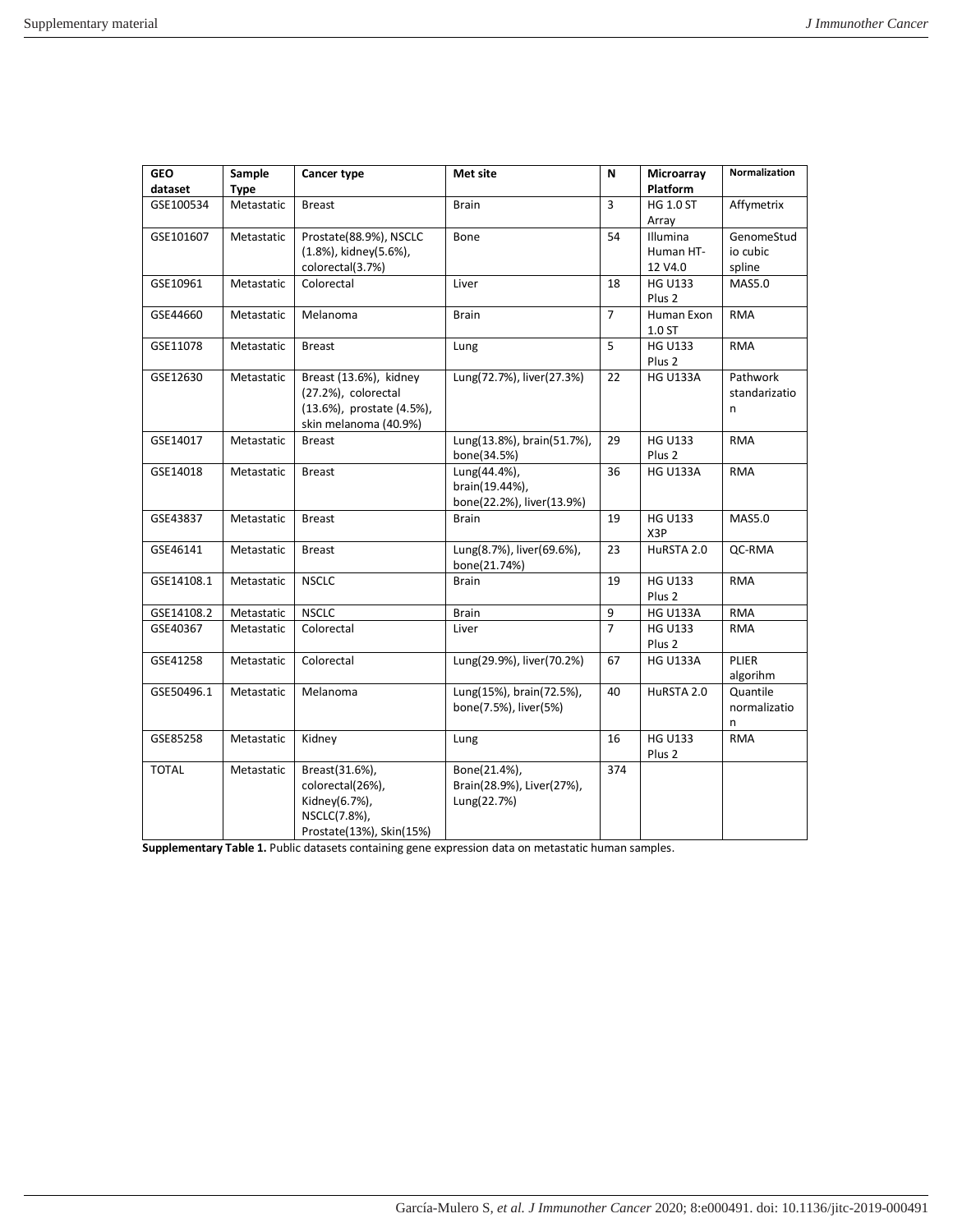| <b>GEO dataset</b> | <b>Sample Type</b> | <b>Tissue site</b> | N   | Microarray<br><b>Platform</b> | Normalization |
|--------------------|--------------------|--------------------|-----|-------------------------------|---------------|
| GSE7307            | Normal             | Brain(56.25%),     | 16  | HG U133 Plus                  | <b>RMA</b>    |
|                    |                    | Lung(18.75%),      |     | 2                             |               |
|                    |                    | Liver(25%)         |     |                               |               |
| GSE45878           | Normal             | Brain(73.3%),      | 281 | HuGene 11                     | <b>RMA</b>    |
|                    |                    | Lung(26.7%)        |     | stv1                          |               |
| GSE803             | Normal             | Bone(25%),         | 8   | HG U133 Plus                  | <b>RMA</b>    |
|                    |                    | Brain(25%),        |     | $\overline{2}$                |               |
|                    |                    | Liver(25%),        |     |                               |               |
|                    |                    | Lung(25%)          |     |                               |               |
| GSE3526            | Normal             | Bone(23.8%),       | 21  | HG U133 Plus                  | <b>RMA</b>    |
|                    |                    | Brain(42.9%),      |     | 2                             |               |
|                    |                    | Liver(19%),        |     |                               |               |
|                    |                    | Lung(14.3%)        |     |                               |               |
| GSE1133            | Normal             | Bone(45.5%),       | 22  | <b>HG U133A</b>               | <b>MAS5.0</b> |
|                    |                    | Brain(36.3%),      |     |                               |               |
|                    |                    | Liver(9%),         |     |                               |               |
|                    |                    | Lung(9%)           |     |                               |               |
| <b>TOTAL</b>       | Normal             | Bone(4.9%),        | 348 |                               |               |
|                    |                    | Brain(67.2%),      |     |                               |               |
|                    |                    | Liver(3.5%),       |     |                               |               |
|                    |                    | Lung(24.4%)        |     |                               |               |

**Supplementary Table 2.** Public datasets containing gene expression data on normal tissues.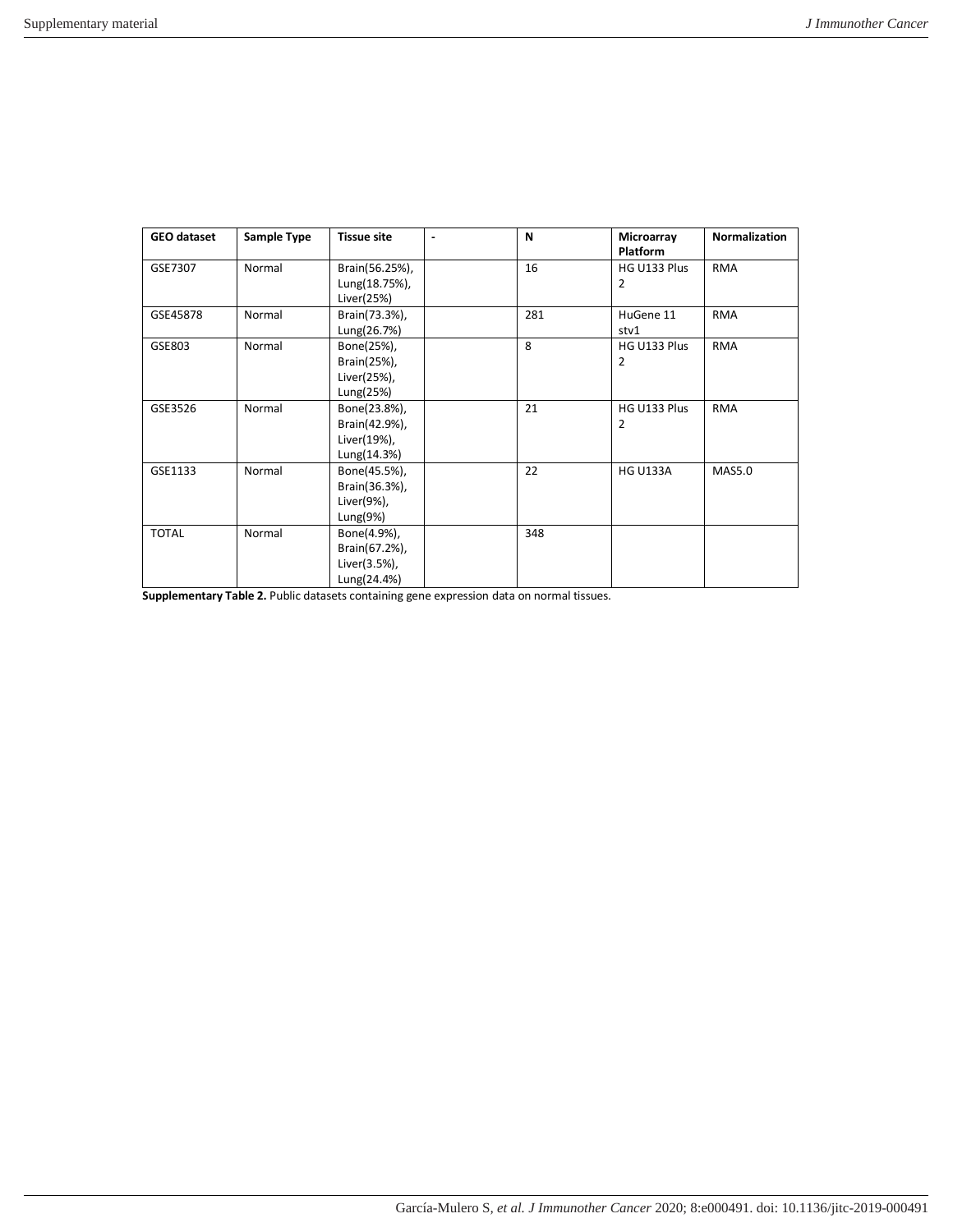| Gene set                                 | MsigDB/Reference                                                                                | <b>Genes (in expression</b><br>matrix) |
|------------------------------------------|-------------------------------------------------------------------------------------------------|----------------------------------------|
| <b>IFN Gamma</b>                         | REACTOME_INTERFERON_GAMMA_SIGNALING                                                             | 38                                     |
| Antigen processing and                   | KEGG ANTIGEN PROCESSING AND PRESENTATION                                                        | 46                                     |
| presentation                             |                                                                                                 | 17                                     |
| <b>CTLA4 Signalling</b>                  | BIOCARTA CTLA4 PATHWAY                                                                          | 10                                     |
| PDL1 Signalling                          | REACTOME_PD1_SIGNALING                                                                          |                                        |
| Inflammatory response Up                 | GO_POSITIVE_REGULATION_OF_INFLAMMATORY_RESPONS<br>E                                             | 68                                     |
| Leukocyte migration                      | GO LEUKOCYTE MIGRATION INVOLVED IN INFLAMMATOR<br>Y RESPONSE                                    | 10                                     |
| Acute inflammatory response Up           | GO_POSITIVE_REGULATION_OF_ACUTE_INFLAMMATORY_R<br><b>ESPONSE</b>                                | 19                                     |
| Chronic inflammatory response Up         | GO_REGULATION_OF_CHRONIC_INFLAMMATORY_RESPONS<br>E                                              | 6                                      |
| Regulation of cytokine production        | GO REGULATION OF CYTOKINE PRODUCTION INVOLVED I<br>N INFLAMMATORY                               | 9                                      |
| JAK/STAT signalling                      | HALLMARK IL6 JAK STAT3 SIGNALING                                                                | 70                                     |
| <b>IFN Alpha</b>                         | HALLMARK INTERFERON ALPHA RESPONSE                                                              | 65                                     |
| Adaptive immune response                 | GO ADAPTIVE IMMUNE RESPONSE                                                                     | 140                                    |
| Cytokine production                      | GO_CYTOKINE_PRODUCTION_INVOLVED_IN_IMMUNE_RESP<br><b>ONSE</b>                                   | 11                                     |
| Macrophage activation                    | GO MACROPHAGE ACTIVATION INVOLVED IN IMMUNE R<br><b>ESPONSE</b>                                 | 9                                      |
| Mastocytes activation                    | GO MAST CELL MEDIATED IMMUNITY                                                                  | 14                                     |
| Myeloid cells activation                 | GO MYELOID CELL ACTIVATION INVOLVED IN IMMUNE R<br><b>ESPONSE</b>                               | 32                                     |
| Natural killers mediated immunity        | GO_NATURAL_KILLER_CELL_MEDIATED_IMMUNITY                                                        | 13                                     |
| Cytokines production Immune<br>response  | GO POSITIVE REGULATION OF CYTOKINE PRODUCTION I<br>NVOLVED IN IMMUNE RESPONSE                   | 18                                     |
| Myeloid leukocyte cytokines<br>Immmune   | GO POSITIVE REGULATION OF MYELOID LEUKOCYTE CYT<br>OKINE_PRODUCTION_INVOLVED_IN_IMMUNE_RESPONSE | 6                                      |
| Regulation of Thelp 1 Immune<br>respons  | GO_POSITIVE_REGULATION_OF_T_HELPER_1_TYPE_IMMUN<br>E RESPONSE                                   | 10                                     |
| "Regulation of Type 2 Immune<br>Response | GO_POSITIVE_REGULATION_OF_TYPE_2_IMMUNE_RESPON<br><b>SE</b>                                     | 10                                     |
| T cell medidated Immunity                | GO T CELL MEDIATED IMMUNITY                                                                     | 16                                     |
| <b>Tolerance Induction</b>               | <b>GO TOLERANCE INDUCTION</b>                                                                   | 5                                      |
| Immunoscore signature                    | Galon J et al., 2013 Jul 25;39(1):11-26. doi:<br>10.1016/j.immuni.2013.07.008.                  | 11                                     |
| MHC class II                             | Manually selected genes                                                                         | 4                                      |

**Supplementary Table 3.** Gene sets used to make the cluster analysis.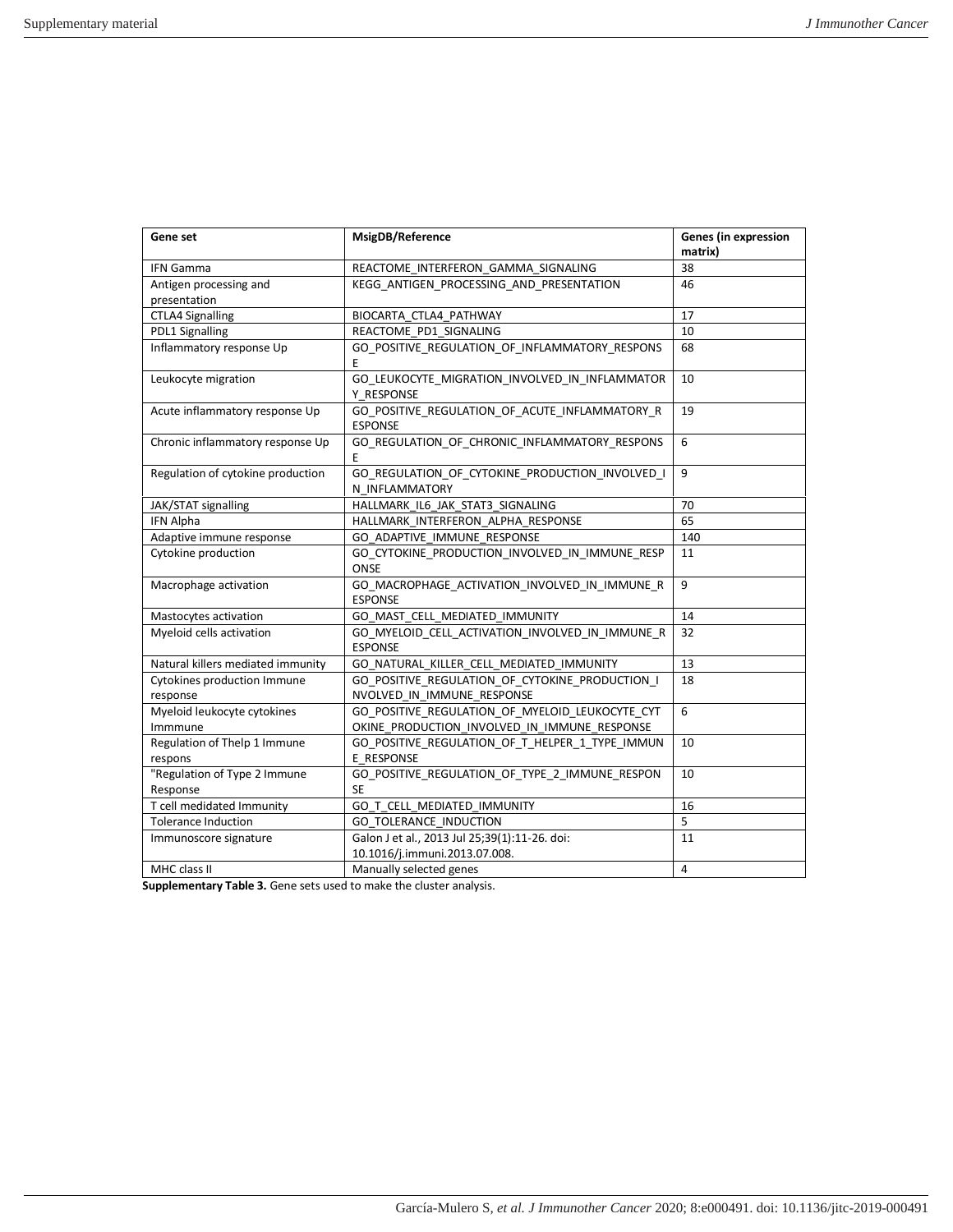| Cell type                               | <b>Subtype</b>          | <b>MCPcounter</b><br>(RELATIVE) | xCell (RELATIVE)   | QuanTiseq<br>(ABSOLUT<br>E) | <b>Total</b>   |
|-----------------------------------------|-------------------------|---------------------------------|--------------------|-----------------------------|----------------|
| T regulatory cells                      |                         |                                 | 0.89               | 0.77                        | $\Omega$       |
| T cells                                 |                         | 0.04(Bo)                        | ÷,                 | ÷.                          |                |
| $CD4+T$ cells                           | T CD4 memory            |                                 | 0.12               | 0.23                        | $\Omega$       |
|                                         | T CD4 naive             |                                 | 0.31               |                             | $\Omega$       |
|                                         | T CD4 non<br>regulatory |                                 | 0.57               |                             | $\Omega$       |
| $CD8+T$ cells                           |                         | 0.001(Bo, Br, Lv)               | 0.27               | 0.0003(Bo,<br>Lv)           | 2              |
| <b>B</b> cells                          |                         | <0.001(Bo, Br, Lv)              | 0.55               | $0.006$ (Lv)                | $\overline{2}$ |
| NK cells                                |                         | 0.69                            | 0.21               | 0.43                        | $\Omega$       |
| Macophages                              | Macrophages M1          | 0.32                            | 0.08(Br)           | 0.11                        | $\Omega$       |
|                                         | Macrophages M2          |                                 | 0.16               | 0.28                        |                |
| Monocytes                               |                         | 0.32                            | 0.21               | 0.008 (Lv)                  | 1              |
| Dendritic cells                         |                         | 0.004(Bo, Br, Lv)               | <0.001(Br, Bo, Lv) | 0.42                        | $\overline{2}$ |
| <b>Neutrophils</b>                      |                         | 0.47                            | 0.47               | 0.45                        | 0              |
| Endothelial cells                       |                         | $0.006$ (Lv)                    | <0.001(Br, Bo, Lv) | $\overline{\phantom{a}}$    | $\overline{2}$ |
| Cancer Associated<br>Fibroblasts (CAFs) |                         | <0.001(Br,Lv)                   | 0.12               | $\overline{\phantom{a}}$    | 1              |

Kruskal-Wallis rank sum test p-val (Lung Step-wise test p-val < 0.05).

**Supplementary Table 4.** Immune cell infiltration validation. Values indicate the Kruskal-Wallis rank sum test p-value between the four metastatic sites. Sites in parentheses indicate Lung vs Site Step-wise test p-val <0.05. Bo:bone, Br:brain, Lv:liver, Lu:lung.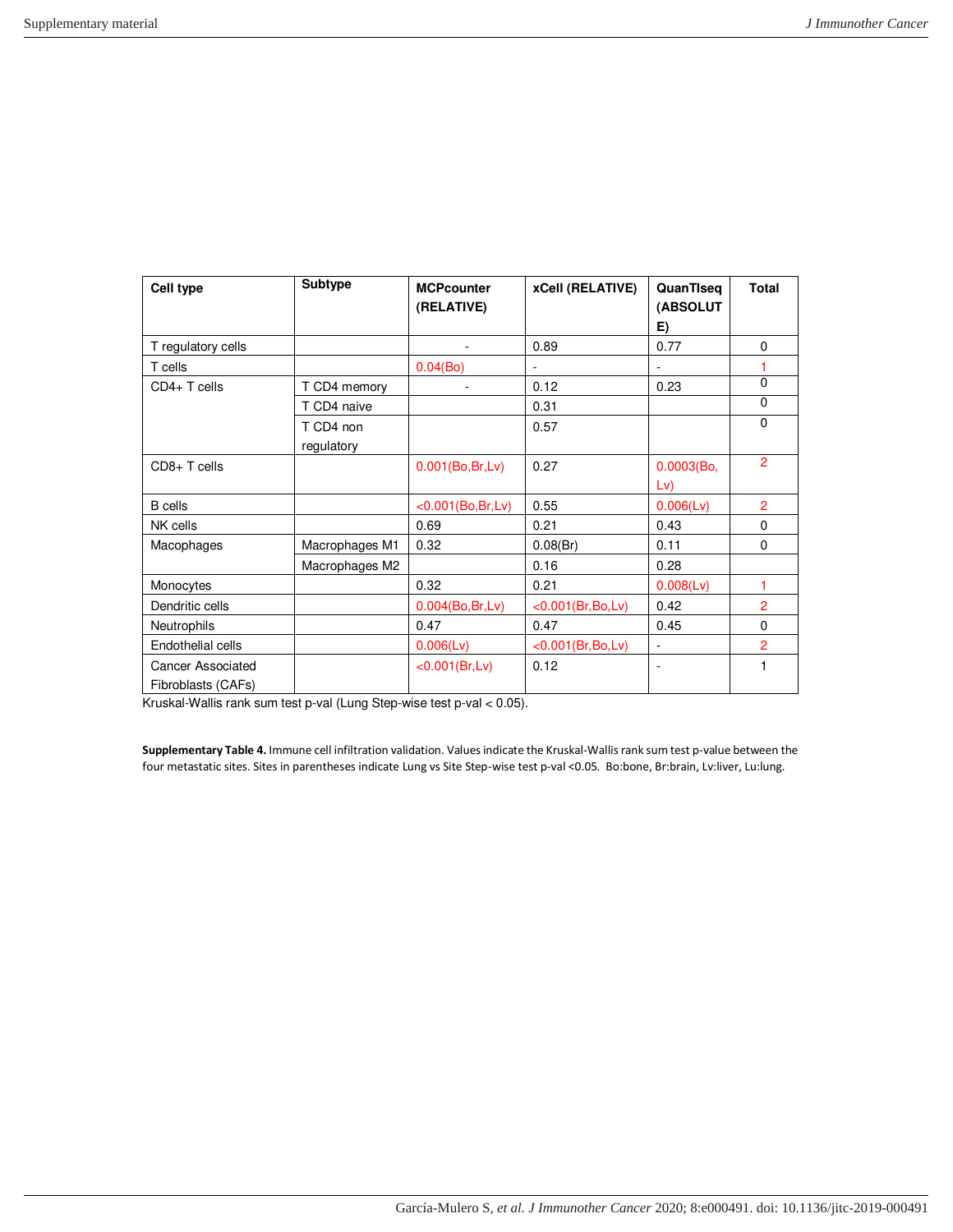| SIZE | ES   | NES  | <b>NOM</b> | FDR q- | <b>FWER</b> | RANK   |
|------|------|------|------------|--------|-------------|--------|
|      |      |      | p-val      | val    | p-val       | AT MAX |
| 145  | 0.65 | 1.82 | 0.00       | 0.15   | 0.07        | 1575   |
| 141  | 0.62 | 1.81 | 0.00       | 0.09   | 0.07        | 1708   |
| 158  | 0.76 | 1.79 | 0.00       | 0.06   | 0.08        | 1363   |
| 151  | 0.82 | 1.78 | 0.00       | 0.05   | 0.09        | 948    |
| 150  | 0.70 | 1.77 | 0.00       | 0.05   | 0.09        | 1351   |
| 147  | 0.80 | 1.75 | 0.00       | 0.05   | 0.11        | 1330   |
| 164  | 0.71 | 1.73 | 0.00       | 0.05   | 0.13        | 1584   |
| 70   | 0.76 | 1.72 | 0.00       | 0.04   | 0.13        | 1343   |
| 158  | 0.69 | 1.72 | 0.00       | 0.04   | 0.14        | 1331   |
| 65   | 0.80 | 1.69 | 0.00       | 0.05   | 0.18        | 1288   |
| 174  | 0.75 | 1.62 | 0.01       | 0.07   | 0.27        | 1575   |
| 109  | 0.67 | 1.61 | 0.01       | 0.07   | 0.30        | 1489   |
| 158  | 0.54 | 1.60 | 0.02       | 0.07   | 0.31        | 1741   |
| 132  | 0.44 | 1.59 | 0.01       | 0.07   | 0.33        | 1627   |
| 145  | 0.50 | 1.55 | 0.03       | 0.09   | 0.42        | 1368   |
| 39   | 0.47 | 1.52 | 0.05       | 0.11   | 0.48        | 2089   |
| 27   | 0.70 | 1.51 | 0.03       | 0.10   | 0.49        | 1716   |
| 153  | 0.39 | 1.49 | 0.04       | 0.11   | 0.52        | 1319   |
| 150  | 0.47 | 1.47 | 0.03       | 0.12   | 0.55        | 1949   |
| 166  | 0.39 | 1.46 | 0.03       | 0.12   | 0.57        | 2018   |
| 28   | 0.56 | 1.44 | 0.05       | 0.13   | 0.60        | 1414   |
| 112  | 0.47 | 1.43 | 0.05       | 0.13   | 0.63        | 1799   |
| 42   | 0.45 | 1.33 | 0.12       | 0.23   | 0.81        | 2060   |
| 155  | 0.50 | 1.30 | 0.19       | 0.25   | 0.84        | 1929   |
| 23   | 0.47 | 1.30 | 0.17       | 0.24   | 0.85        | 2423   |
| 153  | 0.32 | 1.28 | 0.13       | 0.25   | 0.86        | 1875   |
| 171  | 0.29 | 1.05 | 0.39       | 0.54   | 0.99        | 652    |
| 103  | 0.33 | 1.04 | 0.37       | 0.54   | 0.99        | 1561   |
| 127  | 0.29 | 1.01 | 0.44       | 0.57   | 0.99        | 1439   |
| 83   | 0.36 | 1.00 | 0.47       | 0.56   | 0.99        | 2125   |
| 81   | 0.23 | 1.00 | 0.46       | 0.55   | 0.99        | 2239   |
| 165  | 0.30 | 0.93 | 0.57       | 0.63   | 1.00        | 1933   |
| 27   | 0.34 | 0.92 | 0.59       | 0.64   | 1.00        | 2091   |
| 172  | 0.28 | 0.90 | 0.64       | 0.64   | 1.00        | 1885   |
| 153  | 0.25 | 0.90 | 0.61       | 0.63   | 1.00        | 2270   |
| 91   | 0.25 | 0.84 | 0.68       | 0.70   | 1.00        | 1504   |
| 32   | 0.24 | 0.72 | 0.87       | 0.86   | 1.00        | 1770   |
| 85   | 0.15 | 0.61 | 0.95       | 0.95   | 1.00        | 1878   |
| 52   | 0.19 | 0.60 | 0.97       | 0.93   | 1.00        | 2122   |
|      |      |      |            |        |             |        |

**Supplementary Table 5.** Functional enrichment in HIC metastases (GSEA Hallmarks).